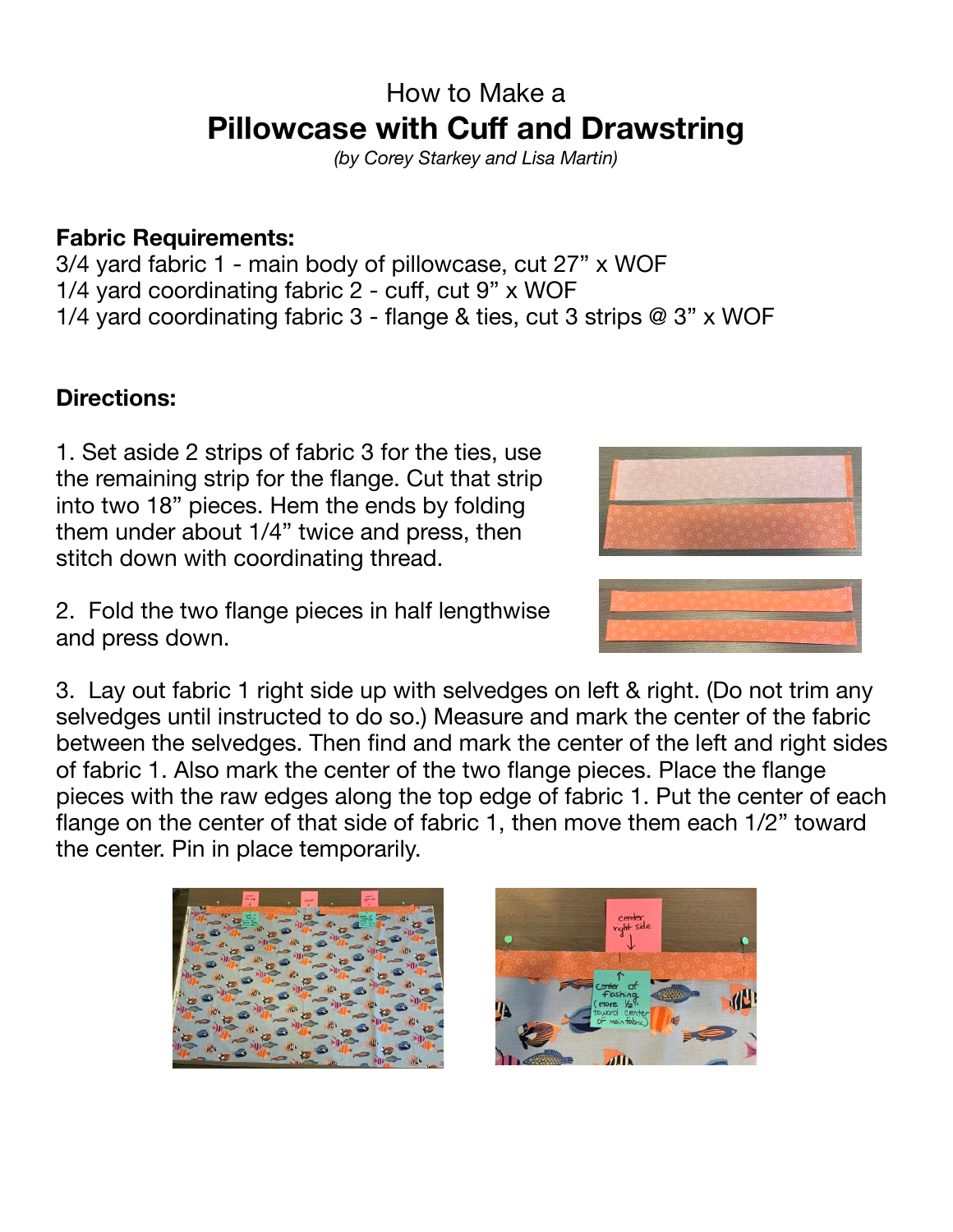4. Place cuff fabric right side down along the same edge of fabric 1. (If the cuff fabric is longer, do not cut it off yet. If the cuff fabric is shorter than the main body, add a piece of matching fabric on to make them the same length.) Pin all layers in place with flat head pins as shown, removing the pins you used for the flange.

5. Stitch the layers together using a 1/4" stitch width. Lay the pillowcase out on the table as shown.

6. Remove the pins. Flip back the cuff fabric onto the

table. Tightly roll the main fabric up toward the cuff, all the way to the flange. Then wrap the cuff fabric around the roll until both raw edges of cuff fabric meet, they will be right sides together. Pin along that edge of this tube as shown. Stitch along the pinned side, just outside of your previous stitch line.

7. Remove pins and pull the pillowcase body out from inside the tube. Press your cuff and flange down well. If your cuff is longer than the body of the pillowcase, trim it even with the selvedge edge.

8. Fold your pillowcase in half, wrong sides together, as shown. Pin along the two raw edges with flat head pins. Stitch around these two edges, about 1/4" stitch width along the bottom and just inside the selvedge along the side. Make sure the tops of the cuff meet exactly.